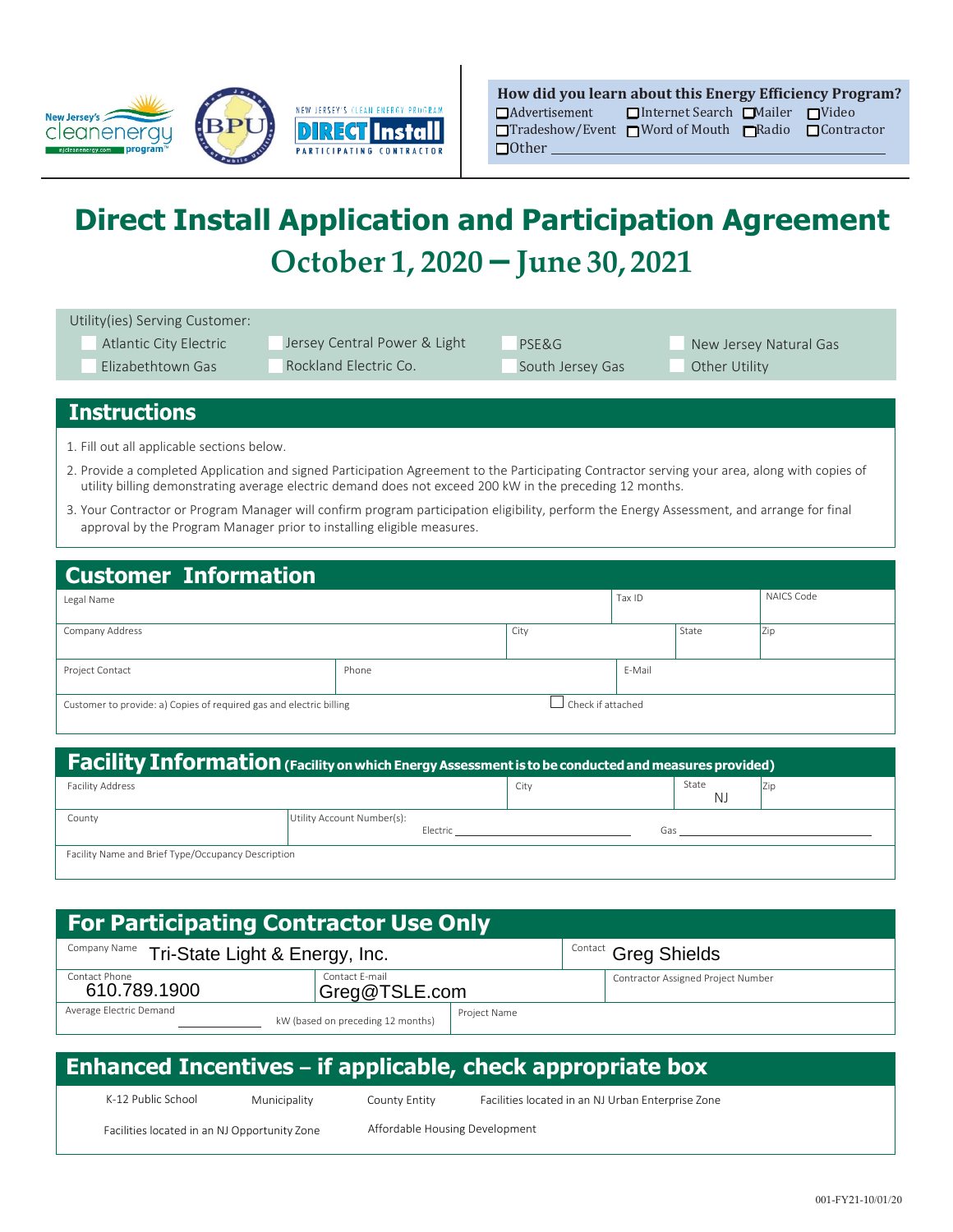## **DIRECT INSTALL PARTICIPATION AGREEMENT**

#### **DEFINITIONS:**

ADMINISTRATOR - The New Jersey Board of Public Utilities (NJBPU).

APPLICATION - Page 1 of this Application and Participation Agreement.

APPLICATION PACKAGE - Consists of the entirety of: an executed Application and Participation Agreement, utility billing demonstrating, if required, average electric demand not exceeding 200 kW in the preceding 12 months and completed Energy Assessment with Scope of Work Attachment. Measures may not be installed, and Incentives shall not be paid until after the Application Package is approved by the Program Manager.

COMPLETION AND ACCEPTANCE OF MEASURES - Work performed by Participating Contractor shall be deemed completed and accepted upon the signing of a Measure Acceptance Form by the Participating Customer and Program Manager.

ENERGY ASSESSMENT - An inventory of existing energy consuming equipment and analysis of possible replacement Measures generated by the Programapproved energy assessment tool to determine estimated energy savings, in addition to costs and Incentives eligible under the Program.

ENERGY-EFFICIENT MEASURES (or "Measures") - Any device or grouping of devices eligible to receive an Incentive through the Program.

INCENTIVE - An amount paid by the Direct Install component of New Jersey's Clean Energy Program through the Program Manager to the Participating Contractor in connection with the installation of a Measure. Incentives are<br>available to cover up to 70% of the cost of installed Measures. Entities owned or operated by Municipalities, K-12 public schools, Counties, Affordable Encourage developments, and customers located in UEZs or OZs may be eligible<br>for incentives up to 80% of the cost of installed Measures. Incentives are subject to change without notice prior to the Program Manager approving the Application Package.

MEASURE ACCEPTANCE FORM - A document providing the means by which the Contractor and Customer confirm and accept the installation of Measures.

NEW JERSEY UTILITIES - The regulated electric and/or gas utilities in the State of<br>New Jersey. They are: Atlantic City Electric, Jersey Central Power & Light, Rockland Electric Company, New Jersey Natural Gas, Elizabethtown Gas, PSE&G, and South Jersey Gas.

PARTICIPATING CONTRACTOR (or "Contractor") - An entity under contract to the Program Manager which performs Energy Assessments and installation of Measures in connection with the Program.

PARTICIPATING VENDOR (or "Vendor") - An entity under contract to the Program Manager which provides/supplies equipment directly to the program's contractors for project implementation.

PARTICIPATING CUSTOMER (or "Customer") - Those non-residential electric and/or gas service customers of the New Jersey utilities, municipal utilities<br>or rural electric cooperatives who participate in the Program.

PRE-INSTALLED MEASURES - Measures installed before the application approval date shall not be included in the work scope and will not receive Program Incentives

PROGRAM - New Jersey's Clean Energy Direct Install Program offered herein by the New Jersey Board of Public Utilities pursuant to state regulatory approval under the New Jersey Electric Discount and Energy Competition Act, NJSA 48:3-49, et seq, and subject to change without notice and subject to funding availability.

#### PROGRAM MANAGER - TRC

PROGRAM SCOPE - Services to be provided under the Program are limited to those directly associated with the evaluation and installation of Measures and shall in no way include work by the Contractor in connection with the correction of apparent or hidden safety issues or code violations. Contractor shall not perform work where, in its sole discretion, it is determined such safety issues or code violations exist. All work shall be performed during normal business hours, Monday through Friday unless the Customer and Contractor agree otherwise, in which case the Contractor shall not receive additional compensation for work performed outside of such normal business hours.

PROJECT - The Measure(s) to be installed in the facility listed under the Facility Information section of the application.

SCOPE OF WORK ATTACHMENT - A document generated by the Energy Assessment tool which lists the Measures eligible for installation, their Incentive Amounts and costs to be paid by the Customer. Once countersigned by the Customer and Contractor indicating the Measures to be installed in the Project and approval by the Program Manager, the Scope of Work Attachment shall be part of this Participation Agreement.

PARTICIPATION PROCESS:

- Customer completes Application and provides necessary utility usage and  $\mathbf{1}$ . demand data
- Contractor or Program Manager performs the Energy Assessment using  $2.$ The program-approved energy assessment tool. The Energy Assessment<br>generates a Scope of Work Attachment for countersignature by the<br>generates a Scope of Work Attachment for countersignature by the Customer to indicate which eligible Measures are to be included in the Project.
- Contractor countersigns the Scope of Work Attachment and submits  $\overline{3}$ . a full Application Package to the Program Manager for approval.
- Upon Program Manager's approval, Contractor performs retrofit work to 4. remove existing equipment and install Measures, and submits documentation of Project completion in the form of a Measure Acceptance Form signed by the Customer. Contractor invoices the Program Manager for the Incentive portion and the Customer for the balance
- Customer pays outstanding balance of costs, less any prior payment  $5$ or deposit, to Contractor according to amounts listed on the Scope of Work Attachment.

The Program, or agent thereof, reserves the right to conduct inspections of the Project prior to or after the installation of Measures. To be eligible for Incentives, the Application Package must be approved by the Program Manager prior to Measure installation.

CHANGES TO THE PROGRAM - The Program and/or Participation Agreements may be changed by the Program Manager or Administrator at any time without notice, however, approved Application Packages will be processed to completion under the terms in effect at the time of approval.

ELIGIBILITY - Program services and Incentives are available to existing non-<br>residential, commercial and industrial buildings with an average electric demand that did not exceed 200 kW in the preceding 12 months and served by at least one of the New Jersey utilities, municipal utilities or rural electric cooperatives who participate in the Program. If the Participant is a municipal electric company customer, and a customer of a regulated gas New Jersey utility, only gas Measures will be eligible under the Program.

Participating projects with a contract at or above current prevailing wage contract threshold amount set pursuant to the New Jersey Prevailing Wage Act (N.J.S.A. 34:11-56.25 et seg.) are required to pay no less than prevailing wage rate to workers employed in the performance of any construction undertaken in connection with Board of Public Utilities financial assistance, or undertaken to fulfill any condition of receiving Board of Public Utilities financial assistance, including the performance of any contract to construct, renovate or otherwise mental of Public Utilities financial assistance. By signing this application, the Board of Public Utilities financial assistance. By signing this application, the Signatories agree to comply with the provisions of the New Jersey<br>Prevailing Wage Act, N.J.S.A. 34: 11-56.25 et seq., (Act), if and to the<br>extent that Act may apply to the work covered by this application. By<br>submitting an adhere to New Jersey Prevailing Wage requirements, as applicable.

Customers of New Jersey utilities who have not contributed to the Societal Benefits Charge during the calendar year in which the Application Package is received by the Program Manager may not be eligible for Incentives offered through the Program.

NO ENDORSEMENT - The Program Manager and Administrator do not endorse, support or recommend any particular manufacturer, product or system design.

INCENTIVE AMOUNTS - Incentive amounts will be listed in the Scope of Work Attachment which, when completed and countersigned by the Customer and<br>approved by the Program Manager, will be part of this Participation Agreement. The Customer will be responsible for paying the remaining balance of costs listed in the Scope of Work Attachment upon receipt of Contractor's invoice.

Incentives will be offered for eligible and qualifying Measures as determined from the Energy Assessment and listed on a separate Scope of Work Attachment. The Scope of Work Attachment shall be countersigned by the Customer to indicate eligible and qualifying Measures to be included in the Project. All Incentive payments shall be paid by the Program Manager directly to the Contractor. The Program is not bound to pay any Incentive unless the Application Package associated with the Incentive payment is approved by the Program Manager prior to Measure installation.

INCENTIVE CAP - Program Manager reserves the right to limit the amount of Incentives on a per-Project or Program basis. Any such caps on individual<br>projects will be disclosed to Customers on the Scope of Work Attachment.

INSTALLATION AGREEMENT - Following completion of the Energy Assessment, but prior to commencement of any installation work, the Customer will be presented a separate Installation Agreement in the form of